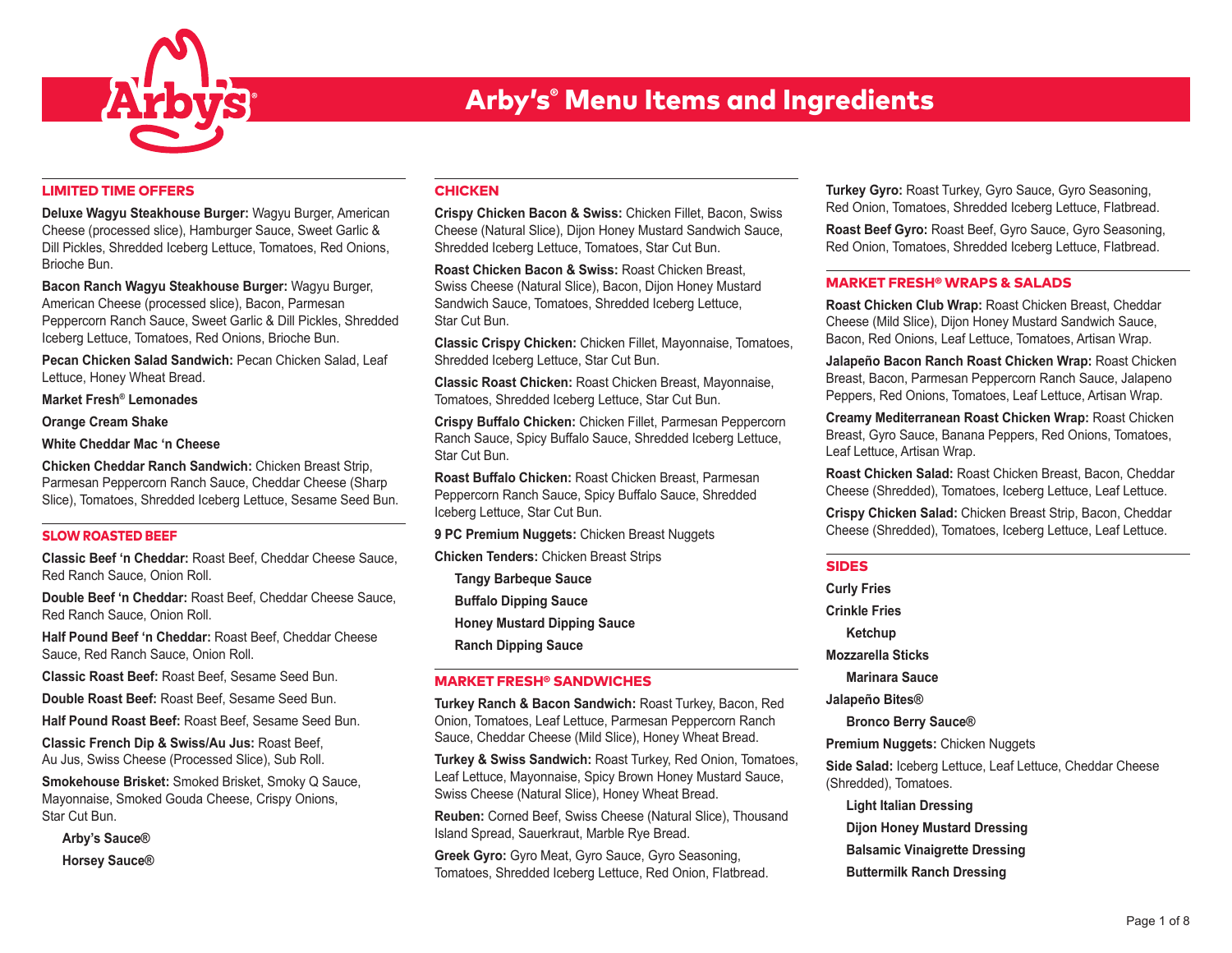## SLIDERS

**Buffalo Chicken Slider:** Chicken Breast Strip, Parmesan Peppercorn Ranch Sauce, Spicy Buffalo Sauce, Split Top Bun.

**Roast Beef Slider:** Roast Beef, Swiss Cheese (Processed Slice), Split Top Bun.

**Jalapeño Roast Beef Slider:** Roast Beef, Swiss Cheese (Processed Slice), Jalapeno Peppers, Split Top Bun.

**Chicken Slider:** Chicken Breast Strip, Swiss Cheese (Processed Slice), Split Top Bun.

**Turkey Slider:** Roast Turkey, Swiss Cheese (Processed Slice), Split Top Bun.

### KIDS

**Buffalo Chicken Slider:** Chicken Breast Strip, Parmesan Peppercorn Ranch Sauce, Spicy Buffalo Sauce, Split Top Bun.

**Roast Beef Slider:** Roast Beef, Swiss Cheese (Processed Slice), Split Top Bun.

**Jalapeño Roast Beef Slider:** Roast Beef, Swiss Cheese (Processed Slice), Jalapeno Peppers, Split Top Bun.

**Chicken Slider:** Chicken Breast Strip, Swiss Cheese (Processed Slice), Split Top Bun.

**Turkey Slider:** Roast Turkey, Swiss Cheese (Processed Slice), Split Top Bun.

**4 PC Premium Nuggets:** Chicken Breast Nuggets

**6 PC Premium Nuggets:** Chicken Breast Nuggets

**Tree Top® Applesauce**

**Curly Fries**

**Honest Kids® Apple Juice Drink Shamrock Farms® Lowfat White Milk Shamrock Farms® Lowfat Chocolate Milk**

#### DESSERTS

**Jamocha Shake Chocolate Shake Vanilla Shake Salted Caramel & Chocolate Cookie Triple Chocolate Cookie Apple Turnover Cherry Turnover**

# **BEVERAGES**

**Barq's® Root Beer Coca-Cola® Coca-Cola® Zero Sugar Diet Coke® Fanta® Orange Hi-C® Flashin' Fruit Punch® Mello Yello® Minute Maid Light Lemonade® POWERADE® Mountain Berry Blast® Sprite® Dr Pepper® Diet Dr Pepper® Brewed Iced Tea Nestle® Pure Life® Bottled Water Honest Kids® Appe Juice Drink Shamrock Farms® Lowfat White Milk Shamrock Farms® Lowfat Chocolate Milk**

### BREAKFAST

**Sausage Biscuit:** Sausage Patty, Breakfast Biscuit.

**Chicken Biscuit:** Chicken Breast Strip, Breakfast Biscuit.

**Bacon, Egg & Cheese Sourdough:** Breakfast Bacon, Cage Free Egg Patty, American Cheese (Processed Slice), Sourdough Breakfast Bread.

**Bacon, Egg & Cheese Croissant:** Breakfast Bacon, Cage Free Egg Patty, American Cheese (Processed Slice), Croissant.

**Bacon, Egg & Cheese Biscuit:** Breakfast Bacon, Cage Free Egg Patty, American Cheese (Processed Slice), Breakfast Biscuit.

**Bacon, Egg & Cheese Wrap:** Breakfast Bacon, Cage Free Egg Patty, American Cheese (Processed Slice), Potato Cake, Hearty Grain Wrap.

**Sausage, Egg & Cheese Sourdough:** Sausage Patty, Cage Free Egg Patty, American Cheese (Processed Slice), Sourdough Breakfast Bread.

**Sausage, Egg & Cheese Croissant:** Sausage Patty, Cage Free Egg Patty, American Cheese (Processed Slice), Croissant.

**Sausage, Egg & Cheese Biscuit:** Sausage Patty, Cage Free Egg Patty, American Cheese (Processed Slice), Breakfast Biscuit. **Sausage, Egg & Cheese Wrap:** Sausage Patty, Cage Free Egg Patty, American Cheese (Processed Slice), Potato Cake, Hearty Grain Wrap.

**Ham, Egg & Cheese Sourdough:** Pit-Smoked Ham, Cage Free Egg Patty, Swiss Cheese (Processed Slice), Sourdough Breakfast Bread.

**Ham, Egg & Cheese Croissant:** Pit-Smoked Ham, Swiss Cheese (Processed Slice), Croissant.

**Ham, Egg & Cheese Biscuit:** Pit-Smoked Ham, Cage Free Egg Patty, Swiss Cheese (Processed Slice), Breakfast Biscuit.

**Ham, Egg & Cheese Wrap:** Pit-Smoked Ham, Cage Free Egg Patty, Swiss Cheese (Processed Slice), Potato Cake, Hearty Grain Wrap.

**Ham & Swiss Croissant:** Pit-Smoked Ham, Swiss Cheese (Processed Slice), Croissant.

**Potato Cakes**

**Sausage Gravy Biscuit:** Sausage Gravy, Breakfast Biscuit.

**French Toast Sticks**

**Coffee**

**Simply Orange® Juice**

## OPTIONAL/REGIONAL

**Arby-Q®:** Arby-Q, Sesame Seed Bun.

**Super Roast Beef:** Roast Beef, Tomatoes, Leaf Lettuce, Red Ranch Sauce, Sesame Seed Bun.

**Arby's Melt:** Roast Beef, Cheddar Cheese Sauce, Sesame Seed Bun.

**Ham & Swiss Melt:** Pit-Smoked Ham, Swiss Cheese (Processed Slice), Sesame Seed Bun.

### **Homestyle Fries**

**Spicy Three Pepper® Sauce**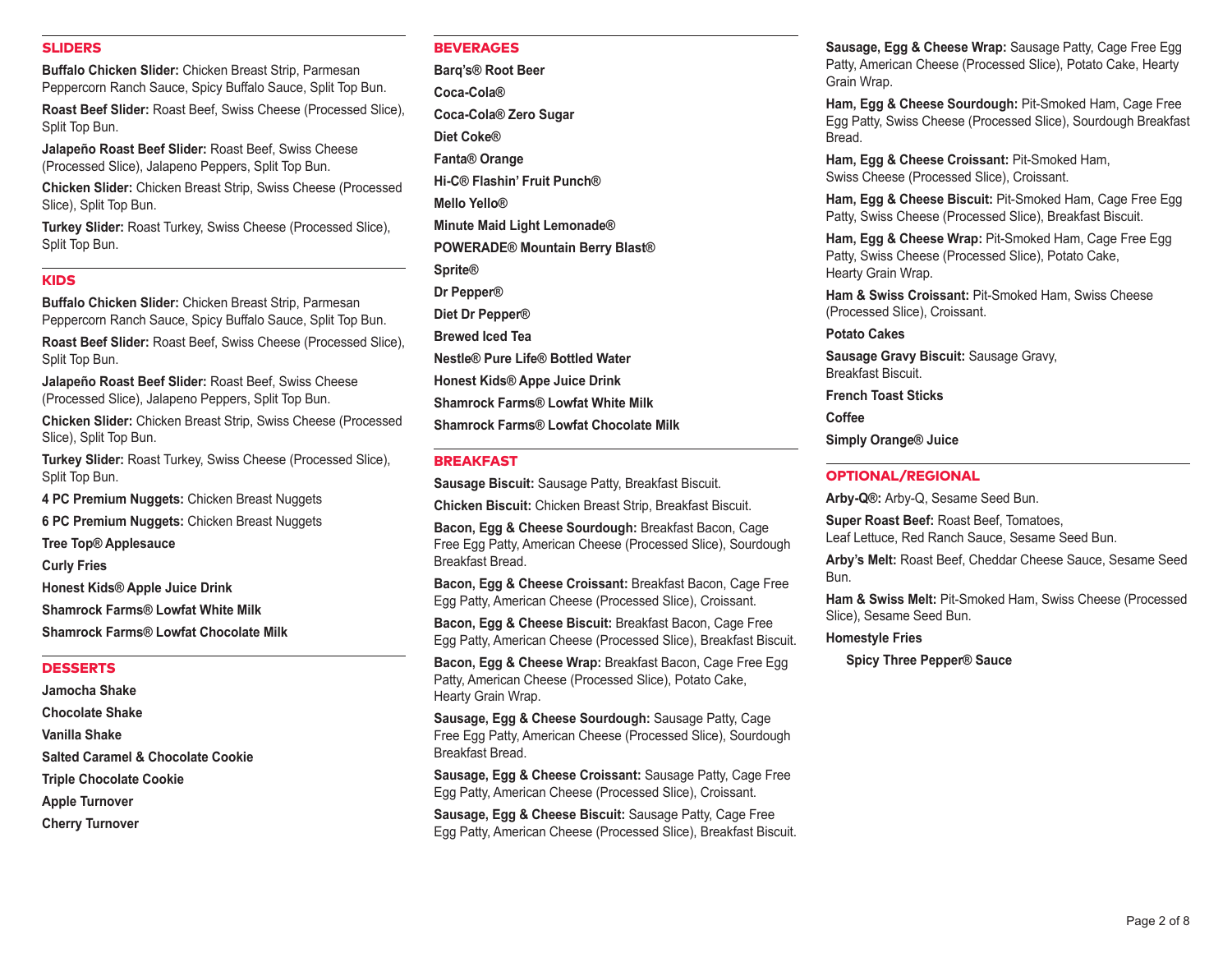**American Cheese (Processed Slice):** Cultured Milk, Water, Cream, Sodium Citrate, Salt, Lactic Acid, Sorbic Acid (preservative), Artificial Color, Enzymes, Soy Lecithin. CONTAINS: MILK, SOY.

**Apple Turnover:** Enriched Flour (wheat flour, niacin, malted barley flour, reduced iron, thiamine mononitrate, riboflavin, folic acid), Water, Apples, High Fructose Corn Syrup, Sugar, Modified Food Starch (corn), Contains 2% or less of the following: Corn Syrup, Salt, Raisins, Malic Acid, Sodium Benzoate and Potassium Sorbate (preservatives), Spices, Margarine (palm oil, palm kernel oil, soybean oil, water, salt, mono and diglycerides, polyglycerol esters of fatty acids, soy lecithin, natural flavor, citric acid, vitamin A palmitate, beta carotene [color]), Gum Blend (sucroase, gellan gum, sodium citrate), Sugar, Water, Corn syrup, Vegetable Shortening (palm oil), Contains 2% or less of the following: Natural Flavor, Agar, Potassium Sorbate (preservative), Citric acid, Mono and Diglycerides, Locust Bean Gum. CONTAINS: SOY, WHEAT.

Manufactured in a facility that processes tree nuts.

**Arby-Q®:** Roast Beef (beef, water, salt, sodium phosphate), Smoky Q Sauce (high fructose corn syrup, water, tomato paste, molasses, distilled vinegar, salt, modified corn starch, natural smoke flavor, mustard flour, onion powder, soybean oil, garlic powder, xanthan gum, sodium benzoate [preservative], spices).

**Arby's Sauce®:** Water, Corn Syrup, Tomato Paste, Distilled Vinegar, High Fructose Corn Syrup, Salt, Modified Corn Starch, Soybean Oil, Xanthan Gum, Garlic (dehydrated), Sodium Benzoate (preservative), Onion (dehydrated), Spice and Spice Extractives, Artificial Flavor, Extractives of Capsicum.

**Artisan Wrap:** Water, Whole Wheat Flour, Enriched Wheat Flour (wheat flour, malted barley flour, niacin, reduced iron, thiamin mononitrate, riboflavin, folic acid), Natural Wrap Base (wheat gluten, corn starch, oat fiber, soy protein isolate, soybean oil, defatted soy flour, sesame flour, contains 2% or less of: whole wheat flour, dextrose), Wheat Gluten, Canola Oil, Sugar, Natural Mold Inhibitor (cultured wheat flour, vinegar), Honey, Salt, Yeast, Ascorbic Acid, Enzymes. CONTAINS: SOY, WHEAT.

**Au Jus:** Maltodextrin, Modified Food Starch, Sugar, Salt, Yeast Extract, Beef Stock, Disodium Inosinate and Disodium Guanylate, Hydrolyzed Vegetable Proteins (corn, soy, sunflower), Contains 2% or less of the following: Natural Flavor, Beef Fat, Monosodium Phosphate, Palm Oil, Silicon Dioxide (anti-caking agent), Onion Powder, Garlic Powder, Beef Extract, DATEM, Natural Smoke Flavor. CONTAINS: SOY.

**Bacon:** Pork cured with: Water, Salt, Sugar, Smoke Flavoring, Sodium Phosphate, Sodium Erythorbate, Sodium Nitrite.

**Balsamic Vinaigrette Dressing:** Water, Soybean Oil, Balsamic Vinegar (contains sulfites), High Fructose Corn Syrup, Red Wine

Vinegar, Salt, Sugar, Garlic (dehydrated), Spices, Xanthan Gum, Lemon Juice Concentrate, Calcium Disodium EDTA (to protect flavor).

**Banana Peppers:** Fresh Banana Peppers, Water, Vinegar, Salt, Contains less than 2% of the following: Malic and Lactic Acid, Calcium Chloride, Sodium Benzoate (preservative), Polysorbate 80, Sodium Metabisulfate (preservative), Turmeric Extract (color). Contains Sulphites.

**Barq's® Root Beer:** High Fructose Corn Syrup, Water, Caramel Color, Sodium Benzoate (to protect taste), Citric Acid, Caffeine, Artificial and Natural Flavors, Acacia.

**Barq's® Root Beer Float:** Vanilla Shake Mix (whole milk, sugar, high fructose corn syrup, nonfat milk, grade A sweet whey, cream, natural vanilla flavor, mono and diglycerides, cellulose gum, guar gum, carrageenan, dipotassium phosphate, sodium citrate, sodium chloride, sodium carbonate, annatto, caramel color),Root Beer (high fructose corn syrup, water, caramel color, sodium benzoate [to protect taste], citric acid, caffeine, artificial and natural Flavors, acacia). CONTAINS: MILK.

**Breakfast Bacon:** Pork, Water, Salt, Sugar, Smoke Flavoring, Sodium Phosphate, Sodium Erythorbate, Sodium Nitrite.

**Breakfast Biscuit:** Enriched Bleached Flour (wheat flour, niacin, iron, thiamine mononitrate, riboflavin, folic acid), Water, Cultured Buttermilk (nonfat milk, nonfat milk solids, modified food starch, carrageenan, locust bean gum, salt, cultures), Palm Oil, Contains less than 2% of the following: Sugar, Baking Soda, Salt, Sodium Aluminum Phosphate, Sodium Acid Pyrophosphate, Natural Flavor. CONTAINS: MILK, WHEAT. May contain Egg, Soy.

**Brioche Bun:** Enriched Wheat Flour (wheat flour, malted barley flour, niacin, iron, thiamine mononitrate, riboflavin, folic acid), Water, Sugar, Yeast, Butter, Nonfat Milk, Natural Brioche Flavor (dextrose, corn starch, maltodextrin, dextrin, triglycerides, contains 2% or less of: silicon dioxide [anti-caking agent]), Wheat Gluten, Salt, Cultured Wheat Flour, Vinegar, Soybean Oil, Guar Gum, Dough Conditioner (yellow corn flour, turmeric oleoresin and paprika oleoresin [color], natural flavor), Enzymes, Ascorbic Acid (oxidation), Shine Agent (water, vegetable proteins, vegetable oil, dextrose, maltodextrins, starch). CONTAINS: MILK, WHEAT.

**Bronco Berry Sauce®:** High Fructose Corn Syrup, Water, Bell Pepper, Distilled Vinegar, Modified Corn Starch, Jalapeno Pepper, Vegetable Juice Concentrate (color), Potassium Sorbate and Sodium Benzoate (preservatives), Onion (dehydrated), Salt, Spice, Xanthan Gum, Citric Acid, Acetic Acid.

**Buffalo Dipping Sauce:** Cayenne Red Pepper, Water, Distilled Vinegar, Salt, Soybean Oil, Natural Flavor (including cheese [milk cultures, salt, enzymes]), Sweet Cream (dehydrated), Garlic, Xanthan Gum, Calcium Disodium EDTA (to protect flavor). CONTAINS: MILK. **Buffalo Sauce:** Water, Cayenne Red Pepper, Distilled Vinegar, Soybean Oil, Salt, Contains 2% of less of the following: Modified Corn Starch, Brown Sugar, Garlic Powder, Natural Flavors, Spice, Xanthan Gum, Extractives of Paprika and Turmeric (color), Sodium Benzoate and Potassium Sorbate (preservatives), Modified Guar Gum, Calcium Disodium EDTA (to preserve flavor), Butter Oil. CONTAINS: MILK.

**Burger Sauce:** Soybean Oil, Water, Sugar, Tomato Paste, Sweet Relish (cucumbers, high fructose corn syrup, distilled vinegar, sugar, salt, mustard seed, diced red peppers, water, xanthan gum, natural flavor), Distilled Vinegar, Cucumbers, Egg Yolk, Salt, Contains less than 2% of the following: Modified Corn Starch, Onion, Sriracha Chili Sauce (red chili, distilled vinegar, sugar, salt, garlic, acetic acid, lactic acid, red chili powder, xanthan gum, potassium sorbate and sodium bisulfate [preservatives]), Monosodium Glutamate, Onion (dehydrated), Natural Flavor, Mustard Seed, Garlic (dehydrated), Smoked Paprika, Lemon Juice Concentrate, Potassium Sorbate and Sodium Benzoate (preservatives), Xanthan Gum, Spice, Calcium Disodium EDTA (to protect flavor). CONTAINS: EGG.

**Buttermilk Ranch Dressing:** Soybean Oil, Water, Buttermilk, Distilled Vinegar, High Fructose Corn Syrup, Salt, Egg Yolk, Whey Protein Concentrate, Garlic Juice, Monosodium Glutamate, Xanthan Gum, Natural Flavor, Onion (dehydrated), Potassium Sorbate and Sodium Benzoate (preservatives), Polysorbate 60, Garlic (dehydrated), Spice, Phosphoric Acid, Lactic Acid, Calcium Disodium EDTA (to protect flavor). CONTAINS: EGG, MILK.

**Cage Free Egg Patty:** Whole Eggs, Water, Soybean Oil, Modified Food Starch, Whey, Salt, Nonfat Dried Milk, Citric Acid. CONTAINS: EGG, MILK.

**Cheddar Cheese Sauce:** Water, Canola Oil, Modified Corn Starch, Cheddar Cheese (milk, cultures, salt, enzymes), Maltodextrin, Contains less than 2% of the following: Salt, Sodium Phosphate, Nonfat Dry Milk, Mono and Diglycerides, Sodium Stearoyl Lactylate, Autolyzed Yeast Extract, Acetic Acid, Sodium Citrate, Sodium Hexametaphosphate, Natural Flavors, Annatto Extract (color), Paprika, Oleoresin, Carotene. CONTAINS: MILK.

**Cheddar Cheese (Mild Slice):** Cultured Pasteurized Milk, Salt, Enzymes, Annatto Color. CONTAINS: MILK.

**Cheddar Cheese (Shredded):** Cultured Pasteurized Milk, Salt, Enzymes, Artificial Color, Potato Starch and Powdered Cellulose (to prevent caking), Natamycin (natural mold inhibitor). CONTAINS: MILK.

**Cherry Turnover:** Enriched Flour (wheat flour, niacin, malted barley flour, reduced iron, thiamine mononitrate, riboflavin, folic acid), Water, Margarine (palm oil, palm kernel oil, soybean oil, water, salt, mono and diglycerides, polyglycerol esters of fatty acids, soy lecithin, natural flavor, citric acid, vitamin A palmitate, beta carotene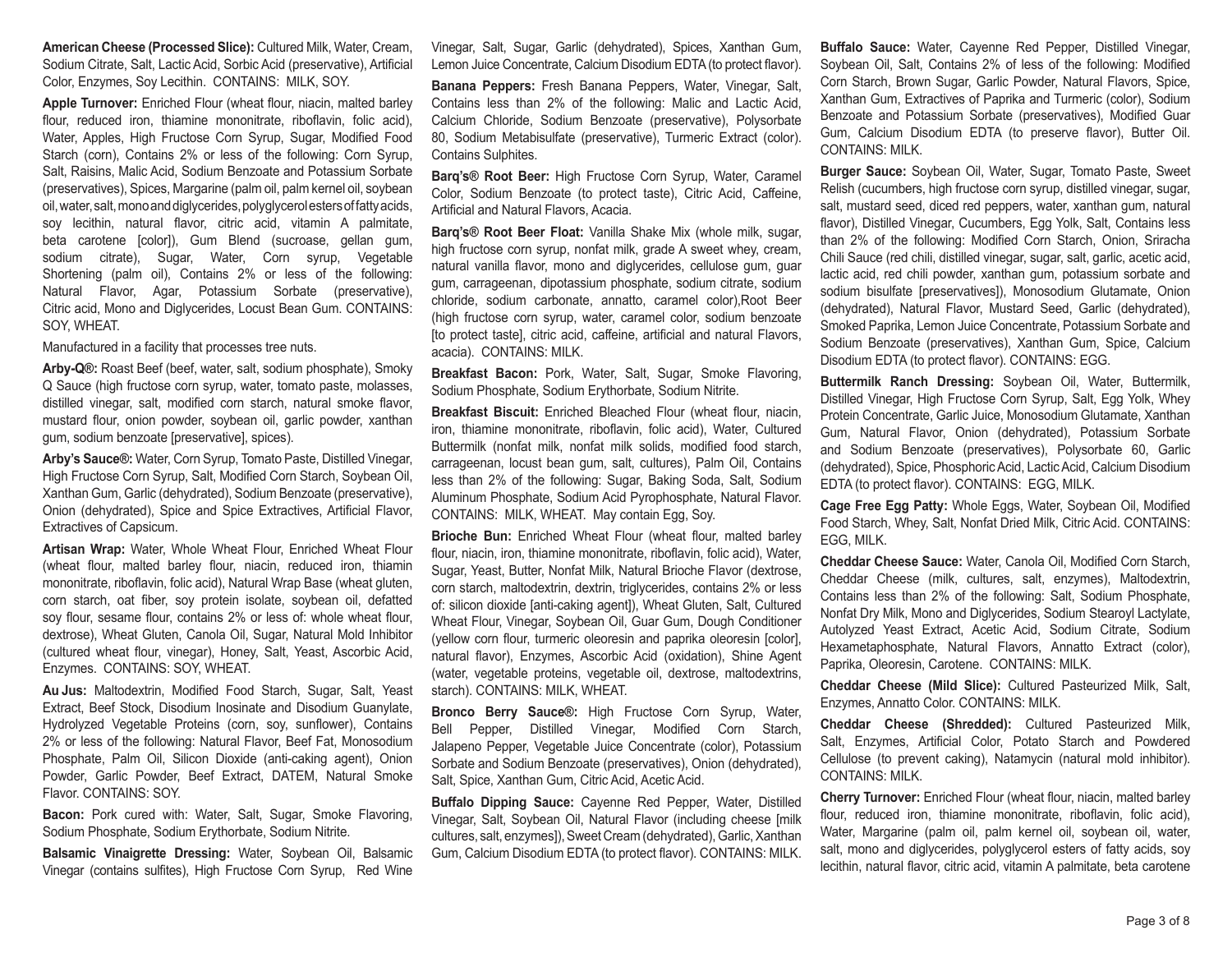[color]), Cherries, Sugar, High Fructose Corn Syrup, Modified Food Starch (corn), Contains 2% or less of the following: Corn Syrup, Fruit Juice Concentrate (apple juice concentrate, pear juice concentrate, pineapple juice concentrate, cherry juice concentrate, plum juice concentrate, water, elderberry juice concentrate, malic acid, natural flavor), Salt, Gum Blend (sucrose, gellan gum, sodium citrate), Sodium Benzoate and Potassium Sorbate (preservatives), Sugar, Water, Corn syrup, Vegetable Shortening (palm oil), Contains 2% or less of the following: Natural Flavor, Agar, Potassium Sorbate (preservative), Citric acid, Mono and Diglycerides, Locust Bean Gum. CONTAINS: SOY, WHEAT.

Manufactured in a facility that processes tree nuts.

**Chicken Breast Strip:** Chicken Breast with Rib Meat, Water, Seasoning (salt, hydrolyzed corn and soy protein, flavoring, disodium guanylate & disodium inosinate, autolyzed yeast extract, spices, whole egg powder), Sodium Phosphate. Battered and Breaded with: Bleached Wheat Flour, Water, Wheat Flour, Salt, Spice, Disodium Inosinate and Disodium Guanylate, Yeast Extract, Leavening (sodium bicarbonate, sodium aluminum sulfate), Garlic Powder, Yellow Corn Flour, Dextrose, Onion Powder, Extractives of Paprika and Turmeric. Breading set in vegetable oil. Cooked in vegetable oil. CONTAINS: EGG, SOY, WHEAT.

May be cooked in the same oil as menu items that contain Milk and Fish (where available)

**Chicken Fillet:** Chicken Breast with Rib Meat, Water, Seasoning (salt, buttermilk powder, whey powder, hydrolyzed corn protein, dried onion, dried garlic yeast extract, dextrose, dried chicken broth, maltodextrin, lactic acid, calcium lactate, natural and artificial flavor, modified food starch, dried honey, dried cane syrup, citric acid, lemon juice concentrate, disodium inosinate and disodium guanylate), Modified Food Starch, Sodium Phosphates. Battered and Breaded With: Water, Bleached Wheat Flour, Wheat Flour, Modified Corn Starch, Salt, Leavening, Natural and Artificial Flavoring, Wheat Gluten, Yellow Corn Flour, Wheat Starch, Spices, Lactic Acid Powder, Maltodextrin, Buttermilk Powder, Cocoa Powder, Dried Garlic, Dried Onion, Dried Yeast, Sugar. Breading set in vegetable oil. Cooked in Vegetable Oil. CONTAINS: MILK, WHEAT.

May be cooked in the same oil as menu items that contain Egg, Soy and Fish (where available).

**Chocolate Shake-Snack:** Vanilla Shake Mix (whole milk, sugar, high fructose corn syrup, nonfat milk, grade A sweet whey, cream, natural vanilla flavor, mono and diglycerides, cellulose gum, guar gum, carrageenan, dipotassium phosphate, sodium citrate, sodium chloride, sodium carbonate, annatto, caramel color), Premium Chocolate Syrup (corn syrup, high fructose corn syrup water, unsweetened chocolate, cocoa [processed with alkali], caramel color, natural and artificial flavors, citric acid, vanillin [artificial flavor],

salt, sugar, potassium sorbate [preservative], gellan gum, Red 40). CONTAINS: MILK.

**Chocolate Shake-Small/Medium/Large:** Vanilla Shake Mix (whole milk, sugar, high fructose corn syrup, nonfat milk, grade A sweet whey, cream, natural vanilla flavor, mono and diglycerides, cellulose gum, guar gum, carrageenan, dipotassium phosphate, sodium citrate, sodium chloride, sodium carbonate, annatto, caramel color), Premium Chocolate Syrup (corn syrup, high fructose corn syrup, water, unsweetened chocolate, cocoa [processed with alkali], caramel color, natural and artificial flavors, citric acid, vanillin [artificial flavor], salt, sugar, potassium sorbate [preservative], gellan gum, Red 40), Ghirardelli Chocolate Drizzle (sugar, water, fructose, cocoa, natural flavor, unsweetened chocolate, potassium sorbate [preservative], salt, soy lecithin [emulsifier]), Whipped Topping (grade A cream, sucrose, corn syrup, nonfat milk solids, monoglycerides, natural and artificial flavors, salt, nitrous oxide gas). Contains sulphites. CONTAINS: SOY, MILK.

Manufactured on shared equipment that processes Tree Nuts.

**Classic Lemonade:** Water, Sugar, Concentrated Lemon Juice, Lemon Pulp, Natural Flavors.

**Coca-Cola®:** High Fructose Corn Syrup, Water, Caramel Color, Phosphoric Acid, Natural Flavors, Caffeine.

**Coca Cola® Zero Sugar:** Water, Caramel Color, Phosphoric Acid, Potassium Citrate, Potassium Benzoate (to protect taste), Aspartame, Natural Flavors, Acesulfame Potassium, Caffeine, Sucralose, Dimethylpolysiloxane.

**Corned Beef:** Beef, Water, Sodium Lactate, Contains 2% or less of the following: Salt, Flavorings, Sugar, Sodium Chloride, Potassium Chloride, Sodium Gluconate, Sodium Phosphates, Sodium Nitrite, Sodium Erythorbate.

**Crinkle Fries:** Potatoes, Vegetable Oil (contains one or more of the following: canola, palm, soybean, sunflower), Modified Food Starch (potato, corn, tapioca), Rice Flour, Dextrin, Salt, Leavening (disodium dihydrogen pyrophosphate, sodium bicarbonate, Dextrose, Xanthan Gum. Cooked in Vegetable Oil.

May be cooked in the same oil as menu items that contain Egg, Milk, Soy, Wheat and Fish (where available).

**Crispy Onions:** Onions, Wheat Flour, Vegetable Oil (soybean and/ or canola oil), Corn Starch, Contains 2% Or Less Of: Annatto Extract (color), Dried Egg Whites, Dried Garlic, Dried Onion, Paprika Extract (color), Salt, Spices, Spice Extract, Sugar, Turmeric Extract (color), Water, Whey, Yellow Corn Flour. Breading set in vegetable oil. Cooked in Vegetable Oil. CONTAINS: EGG, MILK, WHEAT.

May be cooked in the same oil as menu items that contain Soy and Fish (where available).

**Croissant:** Enriched Flour (wheat flour, barley, malt, niacin, iron, thiamine mononitrate, riboflavin, folic acid), Water, Unsalted Butter (cream, lactic acid), Sugar, Contains 2% Or Less Of the following: Yeast, Egg Whites, High Fructose Corn Syrup, Eggs, Salt, Natural And Artificial Flavor, Calcium Propionate (preservative), Dough Conditioner (sodium stearoyl lactylate, L-cysteine, ascorbic acid, azodicarbonamide, enzymes), Soy Flour. CONTAINS: EGG, MILK, SOY, WHEAT.

**Curly Fries:** Potatoes, Vegetable Oil (contains one or more of the following: canola oil, soybean oil, cottonseed oil, sunflower oil, Corn Oil, palm oil), Enriched Bleached Flour (wheat flour, niacin, reduced iron, thiamine mononitrate, riboflavin, folic acid), Salt, Corn Starch, Onion Powder, Yellow Corn Meal, Spices, Garlic Powder, Leavening (sodium acid pyrophosphate, sodium bicarbonate), Modified Corn Starch, Dextrose, Spice and Coloring, Natural Flavor, Dried Torula Yeast, Xanthan Gum, Sodium Acid Pyrophosphate (to preserve color). Cooked in Vegetable Oil. CONTAINS: WHEAT.

May be cooked in the same oil as menu items that contain Soy, Egg, Milk, and Fish (where available).

**Diet Coke®:** Water, Caramel Color, Phosphoric Acid, Sodium Saccharin, Potassium Benzoate (to protect taste), Natural Flavors, Citric Acid, Caffeine, Potassium Citrate, Aspartame, Dimethylpolysiloxane.

**Diet Dr Pepper®:** Water, Caramel Color, Artificial and Natural Flavors, Phosphoric Acid, Aspartame, Sodium Citrate, Sodium Benzoate (preservative), Caffeine, Acesulfane Potassium, Sucralose, Dimethylpilysiloxane.

**Dijon Honey Mustard Dressing:** Soybean Oil, Water, Sugar, Distilled Vinegar, Honey, Mustard Seed, Egg Yolk, Salt, White Wine, Spice, Natural Flavor, Xanthan Gum, Citric Acid, Tartaric Acid, Oleoresin Turmeric, Oleoresin Paprika, Calcium Disodium EDTA (to protect flavor). CONTAINS: EGG.

**Dijon Honey Mustard Sandwich Sauce:** Soybean Oil, Water, Honey, Dijon Mustard, (Vinegar, Water, Mustard Seed, Salt, White Wine, Citric Acid, Tartaric Acid, Spices), High Fructose Corn Syrup, Distilled Vinegar, Egg Yolk, Salt, Mono and Diglycerides, Spice and Spice Extractives, Xanthan Gum, Sodium Benzoate and Potassium Sorbate (preservatives), Mustard Seed, Propylene Glycol Alginate, Oleoresin Paprika, Calcium Disodium EDTA (to protect flavor), Yellow 5. CONTAINS: EGG.

**Dr Pepper®:** Carbonated Water, High Fructose Corn Syrup and/or Sugar, Caramel Color, Natural and Artificial Flavors, Phosphoric Acid, Caffeine, Sodium Benzoate (preservative), Dimethyl Polysiloxane.

**Fanta® Orange:** Carbonated Water, High Fructose Corn Syrup, Citric Acid, Potassium Benzoate (to protect taste), Natural Flavors, Modified Food Starch, Glycerol Ester of Rosin, Yellow 6, Sucrose Acetate Isobutyrate, Red 40.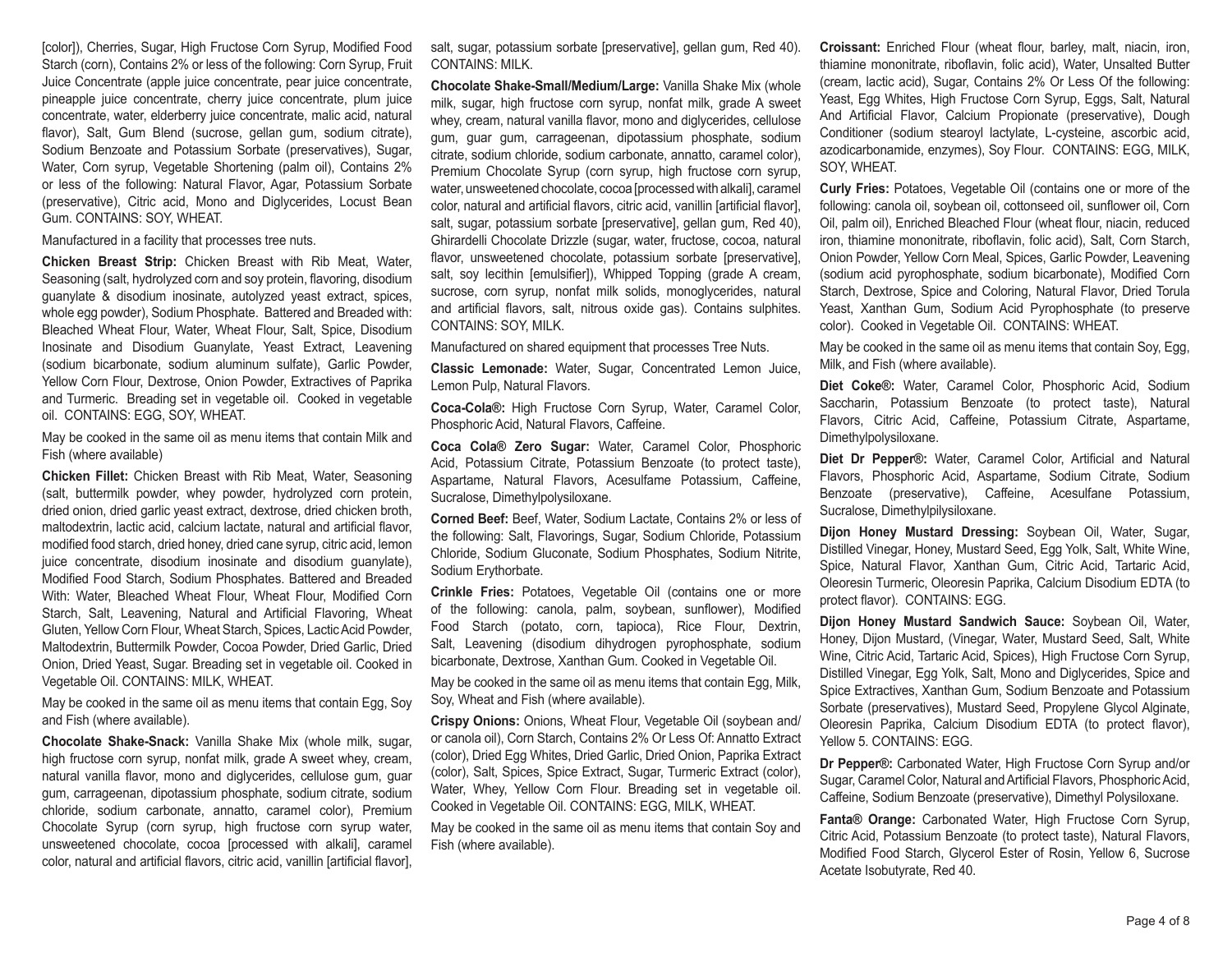**Flatbread:** Enriched Wheat Flour (wheat flour, malted barley flour, niacin, reduced iron, thiamine mononitrate (B1),riboflavin (B2), folic acid), Water, Soybean Oil and or Canola Oil, Contains 2% or less of: Sugar, Yeast, Salt, Whole Wheat Flour, Vital Wheat Gluten, Dough Conditioner (Calcium Sulfate, Acacia Gum, Mono- and Diglycerides, Enzymes), Baking Powder (sodium acid pyrophosphate, sodium bicarbonate, monocalcium phosphate), Nonfat Dry Milk, Yeast Nutrients (ammonium sulfate, ascorbic acid), Calcium Propionate and Potassium Sorbate (preservatives). CONTAINS: MILK, WHEAT.

**French Toast Sticks:** Unbleached Enriched Wheat Flour (flour, malted barley flour, niacin, reduced iron, thiamine mononitrate, riboflavin, folic acid), Water, High Fructose Corn Syrup, Yeast, Contains 2% or less of the following: Soybean Oil, Salt, Dough Conditioners (may contain one or more of the following: sodium stearoyl lactylate, calcium steaoyl-2-lactylate, calcium iodate, azodicarbonamide), Corn Flour, Glycerol Monooleate, Natural Flavor, Extractives of Paprika (color), Calcium Propionate (preservative), Calcium Sulfate, Polysorbate 60, Polysorbate 80, Monocalcium Phosphate, Ammonium Sulfate. Coated with: Water, Enriched Bleached Wheat Flour and Enriched Wheat Flour (niacin, reduced iron, thiamine mononitrate, riboflavin, folic acid), Soybean Oil, Sugar, Yellow Corn Flour, Contains 2% or less of the following: Modified Corn Starch, Soy Flour, Salt, Dextrose, Leavening (monocalcium phosphate, sodium bicarbonate), Arabic Gum, Soy Lecithin, Artificial and Natural Flavors, Glycerin, Yeast, Carrageenan, Polysorbate 80. Cooked in Vegetable Oil. CONTAINS: WHEAT, SOY.

May be cooked in the same oil as menu items that contain Egg, Milk, and Fish (where available).

**Frying Oil:** Corn Oil, Soybean Oil, Canola Oil, Hydrogenated Soybean Oil, with Dimethylpolysiloxane (to reduce foaming).

**Gyro Meat:** Beef, Water, Bread Crumbs (bleached wheat flour, dextrose, salt, yeast), Lamb, Soy Protein Concentrate, Cereal Binder (corn, wheat, rye, oat and rice flours), Contains Less than 2% of: Salt, Seasoning (spices, garlic powder, onion powder, soybean oil), Yeast Extract, Disodium Inosinate & Guanylate. CONTAINS: SOY, WHEAT.

**Gyro Sauce :** Soybean Oil, Cultured Buttermilk (nonfat milk solids, culture), Natural Flavors, Egg Yolks, Distilled Vinegar, Water, Cucumber Juice, Cucumbers (cucumbers, water, salt, lactic acid, sodium benzoate and sodium sorbate [preservatives], xantham gum), Whey Protein Concentrate, Nonfat Dry Milk, Salt, Granulated Garlic, Lemon Juice Concentrate, Monosodium Glutamate, Glucono Delta-Lactone, Xanthan Gum, Spices, Lactic Acid, Onion Powder, Potassium Sorbate and Sodium Benzoate (preservatives), Calcium Disodium EDTA (to protect flavor). CONTAINS: EGG, MILK.

**Gyro Seasoning:** Spices, Garlic (dehydrated), Onion (dehydrated), Corn Starch, Salt, Parsley, Olive Oil, Extractives of Paprika, 2% or less of the following: Silicon Dioxide (to prevent caking).

**Hearty Grain Wrap:** Water, Whole Grain Wheat Flour, Enriched Bleached Wheat Flour (wheat flour, niacin, reduced iron, thiamine mononitrate, riboflavin, folic acid), Palm Oil, Sugar, contains 2% or less of the following: Salt, Leavening (sodium bicarbonate, sodium aluminum sulfate, corn starch, monocalcium phosphate and/or sodium acid pyrophosphate, calcium sulfate), Distilled Monoglycerides, Enzymes, Wheat Starch, Calcium Carbonate, Antioxidants (tocopherols, ascorbic acid, citric acid), Cellulose Gum, Guar Gum, Dough Conditioners (fumaric acid, sodium metabisulfite), Preservatives (calcium propionate, sorbic acid). CONTAINS: WHEAT.

**Hi-C® Flashin Fruit Punch®:** Water, High Fructose Corn Syrup, Citric Acid, Natural and Artificial Flavors, Ascorbic Acid (vitamin C), Sodium Benzoate (to protect taste), Modified Food Starch, Red 40, Glycerol Ester of Rosin.

**Homestyle Fries:** Potatoes, Vegetable Oil (may contain one or more of the following: canola, soybean, cottonseed, sunflower, corn, palm), Modified Potato Starch and/or Modified Corn Starch, Rice Flour, Dextrin, Salt, Leavening (sodium acid pyrophosphate, sodium bicarbonate), Xanthan Gum, Dextrose, Sodium Acid Pyrophosphate (to preserve natural color). Cooked in Vegetable Oil.

May be cooked in the same oil as menu items that contain Egg, Milk, Soy, Wheat and Fish (where available).

**Honest Kids® Apple Juice Drink:** Filtered Water, Organic Apple Juice From Concentrate, Natural Flavors, Vitamin C (Ascorbic Acid, Organic Natural Flavors, Citric Acid (Provides Tartness).

**Honey Mustard Dipping Sauce:** Soybean Oil, Water, Honey, Dijon Mustard (vinegar, water, mustard seed, salt, white wine, citric acid, tartaric acid, spices), High Fructose Corn Syrup, Distilled Vinegar, Egg Yolk, Salt, Mono and Diglycerides, Spice, and Spice Extractives, Xanthan Gum, Sodium Benzoate and Potassium Sorbate (preservatives), Mustard Seed, Propylene Glycol Alginate, Oleoresin Paprika, Calcium Disodium EDTA (protect flavor), Yellow 5. CONTAINS: EGG

**Honey Wheat Bread:** Unbleached Enriched Flour (wheat flour, malted barley flour, niacin, reduced iron, thiamin mononitrate, riboflavin, folic acid), Water, Cracked Wheat, High Fructose Corn Syrup, Honey, Wheat Gluten, Yeast, Soybean Oil, Contains 2% or less of the following: Salt, Corn Syrup, Calcium Sulfate, Malt Extract, Ascorbic Acid, Enzymes, Monoglycerides, Calcium Phosphate, Modified Corn Starch, Soy Lecithin, Sodium Alginate, Mono and Diglycerides, Polysorbate 60, Calcium Propionate (to retard spoilage). CONTAINS: SOY, WHEAT.

**Horsey Sauce®:** Soybean Oil, Water, High Fructose Corn Syrup, Distilled Vinegar, Corn Syrup, Modified Corn Starch, Egg Yolks, Salt, Mustard Flour, Horseradish Powder, Artificial Flavor, Sodium Benzoate (preservative), Calcium Disodium EDTA (to protect flavor). CONTAINS: EGG.

**Hot Honey Sauce:** Sugar, Water, Corn Syrup, Honey, Distilled Vinegar, Salt, Guajillo Peppers, Chipotle Peppers, Chili Peppers, Modified Cornstarch, Chili De Arbol Pepper (dehydrated), Lime Puree (lime juice concentrate, water, pulp cells, lime oil, ground lime peel), Soybean Oil, Ancho Chili Pepper (dehydrated), Potassium Sorbate and Potassium Benzoate (preservatives), Red Pepper (dehydrated), Natural Flavor, Spice, Natural Smoke Flavor, Xanthan Gum, Citric Acid, Corn Oil.

**Jalapeño Bites®:** Green Jalapeno Peppers (peppers, water, salt, acetic acid, sodium benzoate [preservative]), Cream Cheese (pasteurized cultured cream, skim milk, salt, gums [xanthan, locust bean, carob bean and/or guar]), Bleached Wheat Flour, Water, Contains 2% or less of the following: Modified Food Starch, Yellow Corn Flour, Salt, Whey, Dextrose, Sugar, Yeast, Soybean Oil, Potato Starch, Rice Flour, Sunflower Oil, Leavening (sodium acid pyrophosphate, sodium bicarbonate), Cellulose Gum, Oleo Turmeric (color). Cooked in Vegetable Oil. CONTAINS: MILK, WHEAT..

May be cooked in the same oil as menu items that contain Soy, Egg, and Fish (where available).

**Jalapeño Peppers:** Jalapeno Peppers.

**Jamocha Handcrafted Shake-Snack:** Vanilla Shake Mix (whole milk, sugar, high fructose corn syrup, nonfat milk, grade A sweet whey, cream, natural vanilla flavor, mono and diglycerides, cellulose gum, guar gum, carrageenan, dipotassium phosphate, sodium citrate, sodium chloride, sodium carbonate, annatto, caramel color), Jamocha Syrup (corn syrup, high fructose corn syrup, water, cocoa [processed with alkali], instant coffee, caramel color, salt, artificial flavors, citric acid, potassium sorbate [preservative], coffee concentrate, artificial vanilla flavor, polyglycerol esters of fatty acids, xanthan gum). CONTAINS: MILK.

**Jamocha Handcrafted Shake-Small/Medium/Large:** Vanilla Shake Mix (whole milk, sugar, high fructose corn syrup, nonfat milk, grade A sweet whey, cream, natural vanilla flavor, mono and diglycerides, cellulose gum, guar gum, carrageenan, dipotassium phosphate, sodium citrate, sodium chloride, sodium carbonate, annatto, caramel color), Jamocha Syrup (corn syrup, high fructose corn syrup, water, cocoa [processed with alkali], instant coffee, caramel color, salt, artificial flavors, citric acid, potassium sorbate [preservative], coffee concentrate, artificial vanilla flavor, polyglycerol esters of fatty acids, xanthan gum), Ghirardelli Chocolate Drizzle (sugar, water, fructose, cocoa, natural flavor, unsweetened chocolate, potassium sorbate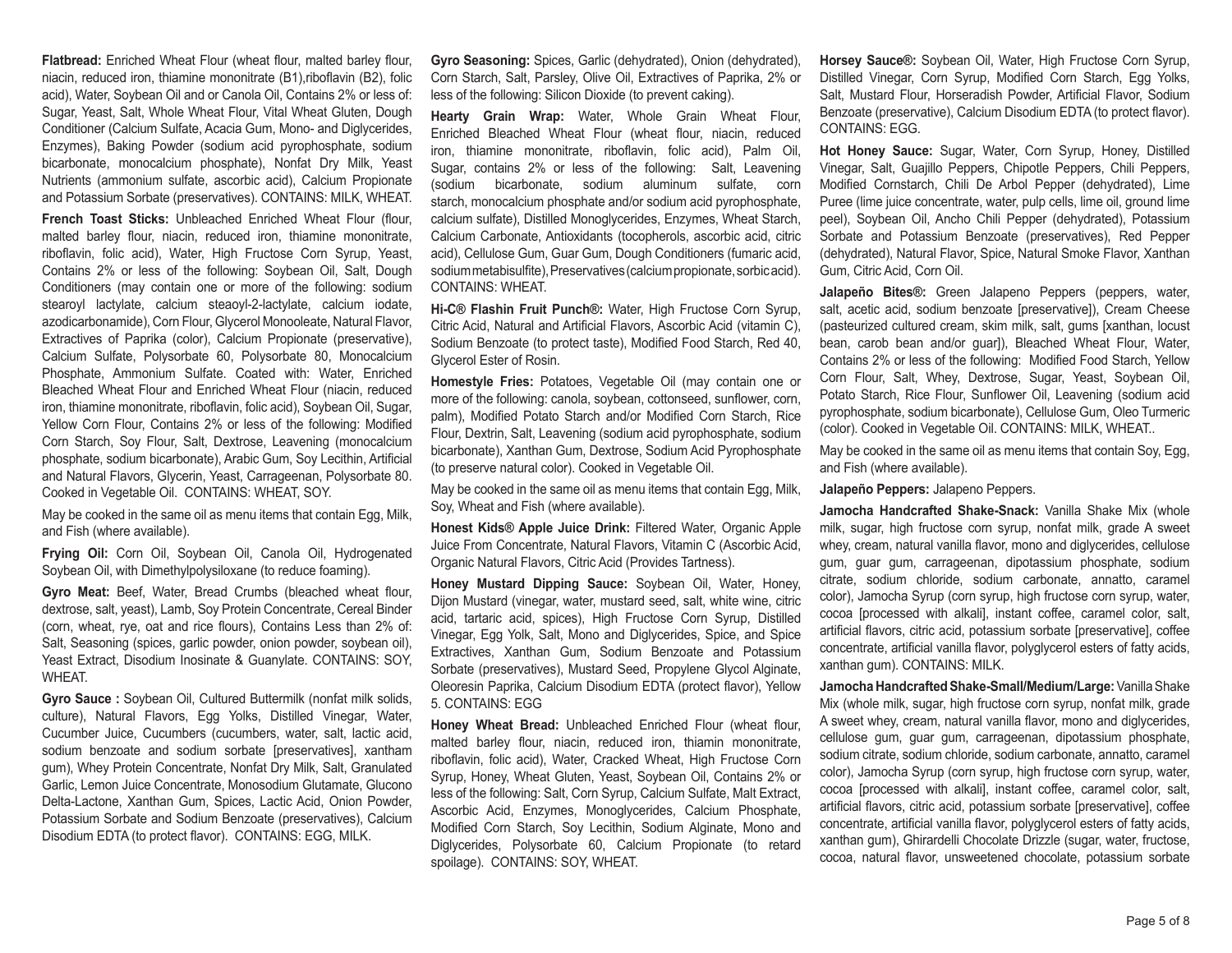[preservative], salt, soy lecithin [emulsifier]), Whipped Topping (grade A cream, sucrose, corn syrup, nonfat milk solids, monoglycerides, natural and artificial flavors, salt, nitrous oxide gas). Contains sulphites. CONTAINS: SOY, MILK.

Manufactured on shared equipment that processes Tree Nuts.

**Ketchup:** Tomato Concentrate Made from Red Ripe Tomatoes, Distilled Vinegar, High Fructose Corn Syrup, Corn Syrup, Salt, Spice, Onion Powder, Natural Flavoring.

**Light Italian Dressing:** Water, Distilled Vinegar, Sugar, Salt, Soybean Oil, Garlic (dehydrated), Xanthan Gum, Sodium Benzoate (preservative), Spices, Onion (dehydrated), Red Bell Pepper (dehydrated), Calcium Disodium EDTA (to protect flavor), Yellow 5, Yellow 6.

**Marble Rye Bread:** Enriched Flour (wheat flour, malted barley flour, niacin, reduced iron, thiamine mononitrate, riboflavin, folate), Water, Yeast, Wheat Flour, Salt, Fumaric Acid, Malted Barley Flour, Malt Powder (dried corn syrup, barley malt extract), Contains 2% or less of the following: Acetic Acid, Lactic Acid, Soybean Oil, Wheat Gluten, Caramel Color, Pumpernickel Flour, Rye Flour, Ground Caraway Seed, Sugar, Calcium Propionate (preservative), Dough Improver (malted wheat flour, enzymes, 2% or less of ascorbic acid), Calcium Sulfate, Enzymes. CONTAINS: WHEAT.

**Marinara Sauce:** Tomato Puree (water, tomato paste), Soybean Oil, High Fructose Corn Syrup, Dry Onion, Salt, Xanthan Gum, Citric Acid, Spices, Dry Garlic, Sodium Benzoate and Potassium Sorbate (preservatives).

**Mayonnaise:** Soybean Oil, Egg Yolks, Water, High Fructose Corn Syrup, Distilled Vinegar, Salt, Apple Cider Vinegar, Sugar, Lemon Juice Concentrate, Mustard Flour, Onion Powder, Garlic Powder, Natural Flavor, Calcium Disodium EDTA (to protect flavor). CONTAINS: EGG.

**Mello Yello®:** High Fructose Corn Syrup, Water, Orange Juice from Concentrate, Citric Acid, Natural Flavors, Sodium Benzoate and EDTA (to protect taste), Potassium Citrate, Caffeine, Yellow 5, Carob Bean Gum, Dimethylpolysiloxane.

**Mild Cheddar Cheese:** Pasteurized Milk, Cheese Culture, Salt, Enzymes, Color. CONTAINS: MILK.

**Mild Creamy Dijon:** Water, Distilled Vinegar, Sugar, Mustard Seed, Salt, Modified Cornstarch, Spice, Citric Acid, Fruit Pectin, Tartaric Acid, White Wine, Guar Gum, Xanthan Gum, Potassium Sorbate (preservative), Titanium Dioxide, Calcium Disodium EDTA (to protect flavor).

**Minute Maid® Light Lemonade:** Water, Concentrated Lemon Juice, Citric Acid, Less than 1% of each of the following: Sodium Benzoate, Potassium Sorbate and EDTA (to protect taste), Aspartame,

Acesulfame Potassium, Yellow 5.

**Mozzarella Sticks:** Low Moisture Mozzarella Cheese (pasteurized part skim milk, cheese cultures, salt, calcium chloride, enzymes), Bleached Wheat Flour, Water, Vegetable Oil (soybean and/or canola), Yellow Corn Flour, Contain 2% or less of the following: Calcium Caseinate, Dextrose, Extractives of Paprika (color), Extractives of Turmeric (color), Leavening (sodium acid pyrophosphate, sodium bicarbonate), Mono and Diglycerides, Natural Flavor, Potato Starch, Salt, Sodium Alginate, Spices, Sugar, Wheat Flour, Whey. Cooked in Vegetable Oil. CONTAINS: MILK, WHEAT.

May be cooked in the same oil as menu items that contain Soy, Egg, and Fish (where available).

**Nestle® Pure Life® Bottled Water:** Purified Water, Calcium Chloride, Sodium Bicarbonate, Magnesium Sulfate.

**Onion Roll:** Wheat Flour, Malted Barley Flour, Water, High Fructose Corn Syrup, Yeast, Vegetable Oil (contains one or more of the following: soybean, cottonseed, canola), Wheat Gluten, Contains 2% or less of the following: Salt, Dough Conditioners (contains one or more of the following: mono and diglycerides, ethoxylated mono and diglycerides, calcium peroxide, calcium stearoyl lactylate, sodium stearoyl lactylate, DATEM, ascorbic acid, calcium iodate, soy lecithin, enzymes), Yeast Nutrients (contains one or more of the following: calcium carbonate, ammonium chloride, ammonium sulfate, calcium sulfate, monocalcium phosphate), Dextrose, Distilled Vinegar, Polysorbate 60, Natural and Artificial Flavors, Color (contains one or more of the following: extracts of annatto, turmeric, paprika), L-Cysteine, Diammonium Phosphate, Tricalcium Phosphate, Corn Starch, Yellow Corn Flour, Soy Flour, Sesame Seeds, Preservatives (contains one or more of the following: calcium propionate, propionic acid, phosphoric acid). Topped with Onions, Poppy Seeds. CONTAINS: SOY, WHEAT.

**Orange Cream Shake, Small/Medium/Large:** Vanilla Shake Mix (whole milk, sugar, high fructose corn syrup, nonfat milk, grade A sweet whey, cream, artificial vanilla flavor, mono and diglycerides, cellulose gum, guar gum, carrageenan, dipotassium phosphate, sodium citrate, sodium chloride, sodium carbonate, annatto, caramel color), Orange Cream Syrup (high fructose corn syrup, corn syrup, water, natural flavor [water, gum acacia, natural flavoring, sucrose acetate isobutyrate, potassium sorbate and sodium benzoate {preservatives}], citric acid, sodium benzoate [preservative], yellow 6), Whipped Topping (grade A cream, sucrose, corn syrup, nonfat milk solids, monoglycerides, natural & artificial flavors, salt, nitrous oxide gas). CONTAINS: MILK.

**Orange Cream Shake, Snack:** Vanilla Shake Mix (whole milk, sugar, high fructose corn syrup, nonfat milk, grade A sweet whey, cream, artificial vanilla flavor, mono and diglycerides, cellulose gum, guar

gum, carrageenan, dipotassium phosphate, sodium citrate, sodium chloride, sodium carbonate, annatto, caramel color), Orange Cream Syrup (high fructose corn syrup, corn syrup, water, natural flavor [water, gum acacia, natural flavoring, sucrose acetate isobutyrate, potassium sorbate and sodium benzoate {preservatives}], citric acid, sodium benzoate [preservative], yellow 6). CONTAINS: MILK.

**Parmesan Peppercorn Ranch Sauce:** Soybean Oil, Buttermilk, Water, Egg Yolk, Parmesan Cheese (part skim milk, cheese cultures, salt, enzymes), High Fructose Corn Syrup, Distilled Vinegar, Peppercorns (packed in water, salt, vinegar), Salt, Garlic (including dehydrated), Spices, Onion (dehydrated), Xanthan Gum, Monosodium Glutamate, Natural Flavors, Propylene Glycol Alginate, Potassium Sorbate and Sodium Benzoate (preservatives), Citric Acid, Lactic Acid, Calcium Disodium EDTA (to protect flavor). CONTAINS: EGG, MILK.

**Peach Lemonade:** Lemonade (water, sugar, concentrated lemon juice, lemon pulp, natural flavors), Peach Fruit Puree (sugar, water, peach puree concentrate, natural flavors, citric acid, sodium citrate, beta carotene and vegetable juice concentrate [color]).

**Pecan Chicken Salad:** Diced Grilled Chicken (boneless skinless chicken breast with rib meat, water, potato starch, salt, vinegar), Mayonnaise (soybean oil, water, egg yolk, high fructose corn syrup, distilled vinegar, salt, cider vinegar, sugar, lemon juice concentrate, spice, onion [dehydrated], garlic [dehydrated], natural flavor, calcium disodium EDTA [to protect flavor]), Apples, Grapes, Celery, Pecans. CONTAINS: EGG, TREE NUTS (pecans).

**Pit-Smoked Ham:** Ham Cured with: Water, Dextrose, Contains 2% or less of the following: Salt, Sodium Phosphates, Potassium Acetate, Potassium Lactate, Sodium Diacetate, Sodium Erythorbate, Sodium Nitrite.

**POWERADE® Mountain Berry Blast®:** Water, High Fructose Corn Syrup, Citric Acid, Natural Flavors, Salt, Potassium Citrate, Potassium Benzoate and Potassium Sorbate (to protect taste), Modified Food Starch, Coconut Oil, Potassium Phosphate, Sucrose Acetate Isobutyrate, Niacinamide (vitamin B3), Blue 1, Pyridoxane Hydrochloride (vitamin B6), Cyanocobalamin (vitamin B12).

**Potato Cakes:** Potatoes, Canola Oil and/or Palm Oil, Potato (dehydrated), Salt, Corn Flour, Natural Flavoring, Disodium Dihydrogen Pyrophosphate (to preserve natural color), Dextrose. Cooked in Vegetable Oil.

May be cooked in the same oil as menu items that contain Egg, Milk, Soy, Wheat and Fish (where available).

**Premium Nuggets:** Chicken Breast with Rib Meat, Water, Seasoning (salt, sugar, chicken broth powder, soybean oil [anti-dusting], silicon dioxide [anti-caking], sodium phosphate). Battered and Breaded With: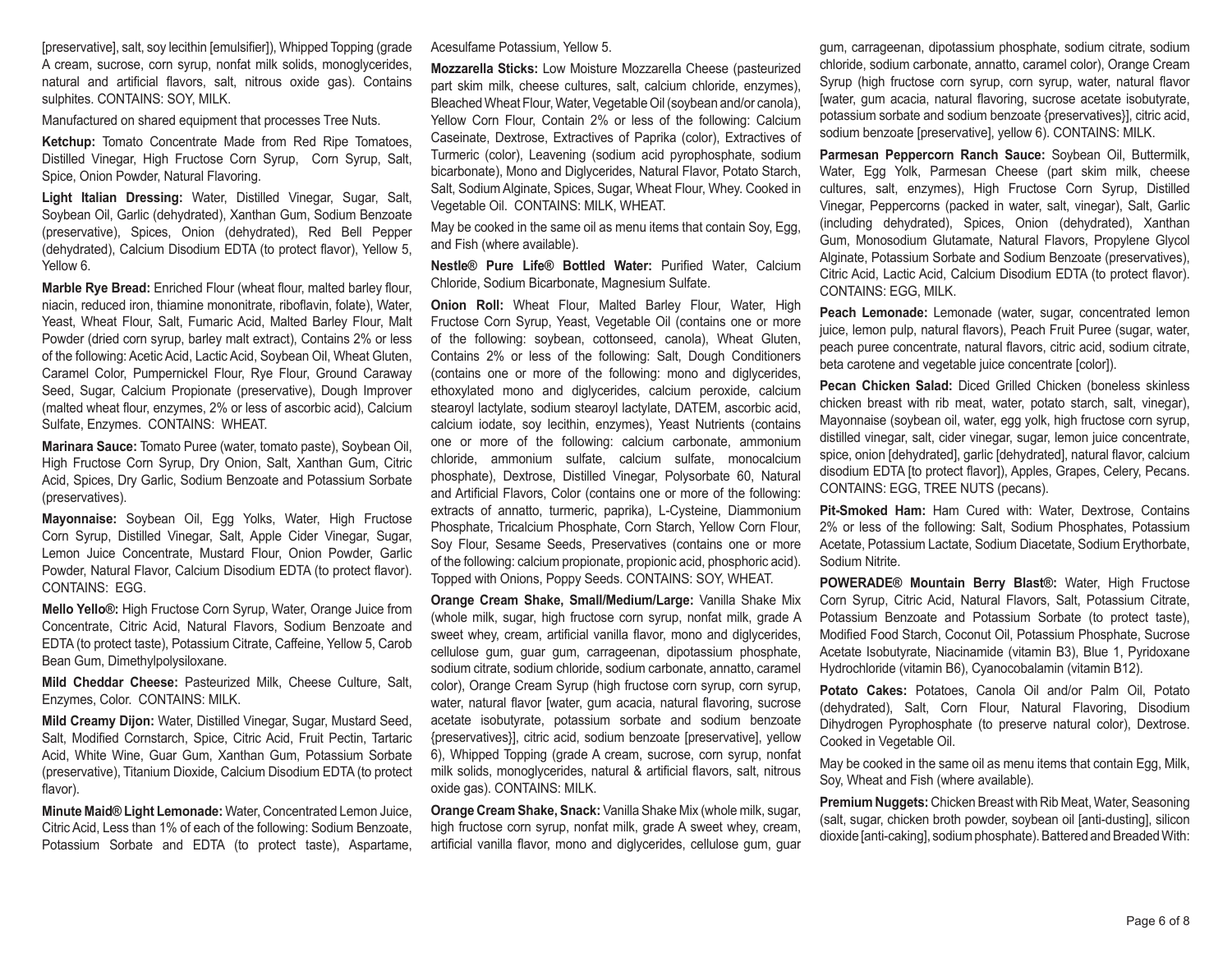Wheat Flour, Sugar, Soybean Oil (anti-dusting), Water, Bleached Wheat Flour, Yellow Corn Flour, Sugar, Salt, Contains 2% or less of the following: Spices, Dried Garlic, Dried Onion, Natural Flavors, Leavening (sodium bicarbonate, sodium acid pyrophosphate, monocalcium phosphate), Soybean Oil (anti-dusting). Breaded With: Wheat Flour, Salt, Leavening (Sodium Aluminum Phosphate, Sodium Bicarbonate), Spices, Garlic (dehydrated), Onion Powder. Breading set in vegetable oil. Cooked in vegetable oil. CONTAINS: WHEAT.

May be cooked in the same oil as menu items containing Egg, Milk, Soy and Fish (where available)

**Ranch Dipping Sauce:** Soybean Oil, Water, Sour Cream (grade A cultured milk and cream, nonfat dry milk, modified corn starch, guar gum, locust bean gum, carrageenan, enzymes), Buttermilk, Egg Yolk, Distilled Vinegar, Salt, Sugar, Garlic, Xanthan Gum, Chives, Onion (dehydrated), Garlic (dehydrated), Spice, Glucono Delta Lactone, Mustard Seed, Potassium Sorbate and Sodium Benzoate (preservatives), Lactic Acid, Disodium Guanylate, Disodium Inosinate, Guar Gum, Calcium Disodium EDTA (to protect flavor). CONTAINS: EGG, MILK.

**Red Ranch Sauce:** High Fructose Corn Syrup, Soybean Oil, Corn-Cider Vinegar, Tomato Paste, Distilled Vinegar, Water, Salt, Paprika, Spice, Beet Juice (for color), Onion (dehydrated), Natural Flavor, Xanthan Gum, Propylene Glycol Alginate, Garlic (dehydrated).

**Red Wine Vinaigrette:** Water, Red Wine Vinegar, Soybean Oil, High Fructose Corn Syrup, Red Wine, Onion Puree, Garlic, Salt, Spice, Xanthan Gum, Natural Flavor, Potassium Sorbate and Sodium Benzoate (preservatives), Propylene Glycol Alginate, Calcium Disodium EDTA (to protect flavor).

**Roast Beef:** Beef, Water, Salt, Sodium Phosphates.

**Roast Chicken Breast:** Chicken Breast, Savory Chicken Seasoning (salt, natural flavor, sunflower lecithin), Sodium Phosphate, Carrageenan, Xanthan Gum, Natural Flavor.

**Roast Turkey:** Turkey Breast, Turkey Broth, Contains 2% or less of the following: Salt, Brown Sugar, Modified Food Starch, Dextrose, Sodium Phosphate. Browned in Soybean Oil.

**Salted Caramel & Chocolate Cookie:** Sugar, Semi-Sweet Chocolate (sugar, unsweetened chocolate, cocoa butter, soy lecithin, vanilla, milk), Bleached Enriched Wheat Flour (wheat flour, niacin, reduced iron, thiamine mononitrate, riboflavin, folic acid), Wheat Flour, Butter (cream, salt), Vegetable Shortening (palm), Caramel Chunks (cane sugar, corn syrup, butter, evaporated milk, palm, natural flavor), Water, Invert Sugar, Whole Egg Powder, Molasses, Salt, Sodium Bicarbonate, Natural Flavor. CONTAINS: EGG, MILK, SOY, WHEAT.

Manufactured in a facility that processes peanuts or tree nuts.

**Sauerkraut:** Cabbage, Water, Kraut Juice, Salt, Sodium Benzoate (preservative), Sodium Bisulfite (to retain color).

**Sausage Gravy:** Gravy (water, modified food starch, palm oil, enriched bleached flour (wheat, flour, niacin, iron, thiamine mononitrate, riboflavin, folic acid), corn syrup solids, sunflower oil, salt, maltodextrin, contains less than 2% of the following: black pepper, sodium caseinate, sodium citrate, mono and diglycerides, soy lecithin, annatto), Sausage (pork, whey protein concentrate, salt, spices, corn syrup solids, dextrose, caramel color, spice extractives, BHA, propyl gallate, citric acid). CONTAINS: MILK, SOY, WHEAT. May contain Egg.

**Sausage Patty:** Pork, Whey Protein Concentrate, Salt, Spices, Corn Syrup Solids, Dextrose, Caramel Color, Spice Extractives, BHA, Propyl Gallate, Citric Acid. CONTAINS: MILK.

**Sesame Seed Bun:** Wheat Flour, Malted Barley Flour, Water, High Fructose Corn Syrup, Yeast, Soybean and/or Cottonseed Oil, Wheat Gluten, Contains 2% or less of the following: Salt, Dried Malt, Dough Conditioners (contains one or more of the following: mono and diglycerides, ethoxylated mono and diglycerides, calcium peroxide, calcium stearoyl lactylate, sodium stearoyl lactylate, DATEM, ascorbic acid, calcium iodate, soy lecithin, enzymes), Yeast Nutrients (contains one or more of the following: calcium carbonate, ammonium chloride, ammonium sulfate, calcium sulfate, monocalcium phosphate, carbamide), Dextrose, Natural and Artificial Flavors, Caramel Color, L-Cysteine, Propylene Glycol, Diammonium Phosphate, Tricalcium Phosphate, Wheat and/or Corn Starch, Corn Grits, Potato Flour, Calcium Propionate and/or Potassium Sorbate (preservatives), Soy Lecithin. Topped with Sesame Seeds. CONTAINS: SOY, WHEAT.

**Shamrock Farms® Lowfat Chocolate Milk:** Lowfat Milk, Sugar, Cocoa (processed with alkali), Corn Starch, Salt, Carrageenan, Vanillin, Vitamin A Palmitate, Vitamin D<sub>3</sub>. CONTAINS: MILK.

**Shamrock Farms® Lowfat White Milk:** Lowfat Milk, Vitamin A Palmitate, Vitamin D<sub>3</sub>. CONTAINS: MILK.

**Simply Orange® Juice:** Pasteurized Orange Juice.

**Smoked Brisket:** Beef Brisket, Water, Salt, Less than 1% of the following: Sodium Phosphates, Black Pepper, Paprika, Red Pepper, Garlic Blend (salt, corn starch, garlic powder).

**Smoked Gouda Cheese:** Gouda Cheese (pasteurized milk, cheese culture, salt, enzymes), Water, Milk, Sodium Phosphate, Calcium Propionate (preservative), Color. CONTAINS: MILK

**Smoky Q Sauce:** High Fructose Corn Syrup, Water, Tomato Paste, Molasses, Distilled Vinegar, Salt, Modified Corn Starch, Natural Smoke Flavor, Mustard Flour, Onion Powder, Soybean Oil, Garlic Powder, Xanthan Gum, Sodium Benzoate (preservative), Spices.

**Sourdough Breakfast Bread:** Bleached Enriched Flour (wheat

flour, malted barley flour, niacin, reduced iron, thiamine mononitrate, riboflavin, folate), Water, Yeast, Sour (wheat flour, salt, malt, fumaric acid, contains 2% or less of the following: acetic acid, lactic acid), Soybean Oil, High Fructose Corn Syrup, Wheat Gluten, Dough Improver (wheat flour, calcium stearoyl lactylate, salt, calcium sulfate, DATEM, soy oil, contains 2% or less of the following: potassium iodate, ascorbic acid, enzyme, L-cysteine, azodicarbonamide), Calcium Propionate (to retard spoilage), Calcium Sulfate, Enzymes. CONTAINS: WHEAT.

**Spicy Brown Honey Mustard Sauce:** Water, Distilled Vinegar, Soybean Oil, Mustard Seed, Horseradish, Honey, Sugar, Salt, Egg Yolk, Corn Syrup, Garlic (dehydrated), Spice, Natural Flavor, Turmeric, Red pepper, Oleoresin Paprika, Tamarind, Calcium Disodium EDTA (to protect flavor). CONTAINS: EGG.

**Spicy Buffalo Sauce:** Cayenne Red Pepper Sauce (cayenne red peppers, distilled vinegar, water, salt, garlic powder), Water, Soybean Oil, Modified Food Starch, Brown Sugar, Distilled Vinegar, Natural and Artificial Flavor (contains milk), Spices, Xanthan Gum, Oleoresin Paprika (color), Sodium Benzoate, Potassium Sorbate, & Calcium Disodium EDTA (preservatives), Guar Gum, Garlic Powder. CONTAINS: MILK.

**Spicy Three Pepper® Sauce:** Water, Distilled Vinegar, Sugar, Tomato Paste, Brown Sugar, Soybean Oil, Jalapeno Peppers, Corn Vinegar, Salt, Spices, High Fructose Corn Syrup, Mustard (water, vinegar, mustard seed, salt, turmeric, spices), Corn Syrup Solids, Apple Cider Vinegar, Modified Corn Starch, Red Bell Pepper Puree, Onions (dehydrated), Mono and Diglycerides (BHT, citric acid), Garlic (dehydrated), Ground Paprika, Propylene Glycol Alginate, Xanthan Gum, Sodium Benzoate (preservative), Natural Flavor, Citric Acid, Natural Smoke Flavor, Ground Celery Seed.

Split Top Bun: Enriched Flour (wheat flour, malted barley flour, niacin, reduced iron, thiamine mononitrate, riboflavin, folic acid), Water, Soybean Oil, Yeast, Sugar, Wheat Gluten, Salt, Dough Improver (malted wheat flour, enzymes, 2% or less of ascorbic acid). Calcium Propionate (preservative), CONTAINS: WHEAT.

**Sprite®:** Carbonated Water, High Fructose Corn Syrup, Citric Acid, Natural Flavors, Sodium Citrate, Sodium Benzoate (to protect taste), Dimethylpolysiloxane.

**Star Cut Bun:** Enriched Wheat Flour (wheat flour, malted barley flour, niacin, iron, thiamine mononitrate, riboflavin, folic acid), Water, Sugar, Yeast, Palm Oil, Salt, Dough Conditioner (wheat flour, wheat gluten, contains 2% or less of: hydrolyzed wheat gluten, enzymes [wheat], ascorbic acid [vitamin C], organic wheat starch), Calcium Propionate, Dry Malt, Dough Strengthener (sodium stearoyl lactylate), Dough Conditioner (calcium sulfate, wheat starch, wheat flour, contains 2% or less of: enzymes [wheat], salt), Dough Conditioner (yellow corn flour, colors [turmeric, paprika], contains